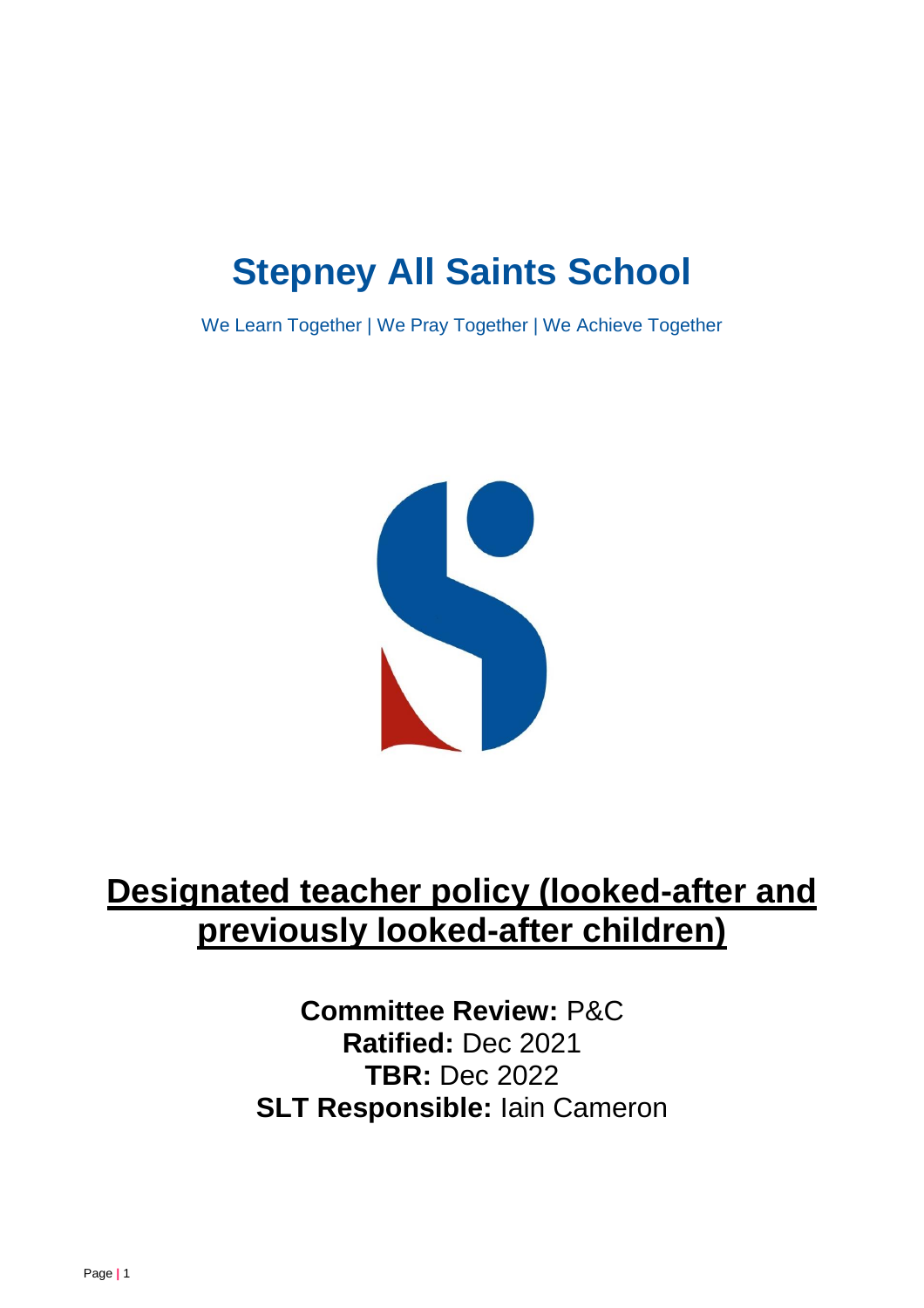## **Contents**

## <span id="page-1-0"></span>**1. Aims**

The school aims to ensure that:

A suitable member of staff is appointed as the designated teacher for looked-after and previously looked-after children.

The designated teacher promotes the educational achievement of looked-after and previously looked-after children and supports other staff members to do this too.

Staff, parents, carers and guardians are aware of the identity of the designated teacher, how to contact them and what they are responsible for.

## <span id="page-1-1"></span>**2. Legislation and statutory guidance**

This policy is based on the Department for Education's [statutory guidance on the designated](https://www.gov.uk/government/publications/designated-teacher-for-looked-after-children)  [teacher for looked-after and previously looked-after children.](https://www.gov.uk/government/publications/designated-teacher-for-looked-after-children)

It also takes into account [section 20](http://www.legislation.gov.uk/ukpga/2008/23/section/20) and [section 20A](http://www.legislation.gov.uk/ukpga/2008/23/section/20A) of the Child and Young Persons Act 2008.

## <span id="page-1-2"></span>**3. Definitions**

**Looked-after children** are registered students that are:

In the care of a local authority, or

Provided with accommodation by a local authority in the exercise of its social services functions, for a continuous period of more than 24 hours

**Previously looked-after children** are registered students that fall into either of these categories:

They were looked after by a local authority but ceased to be as a result of any of the following:

- A child arrangements order, which includes arrangements relating to who the child lives with and when they are to live with them
- A special guardianship order
- An adoption order

They appear to the governing board to have:

 Been in state care in a place outside of England and Wales because they would not have otherwise been cared for adequately and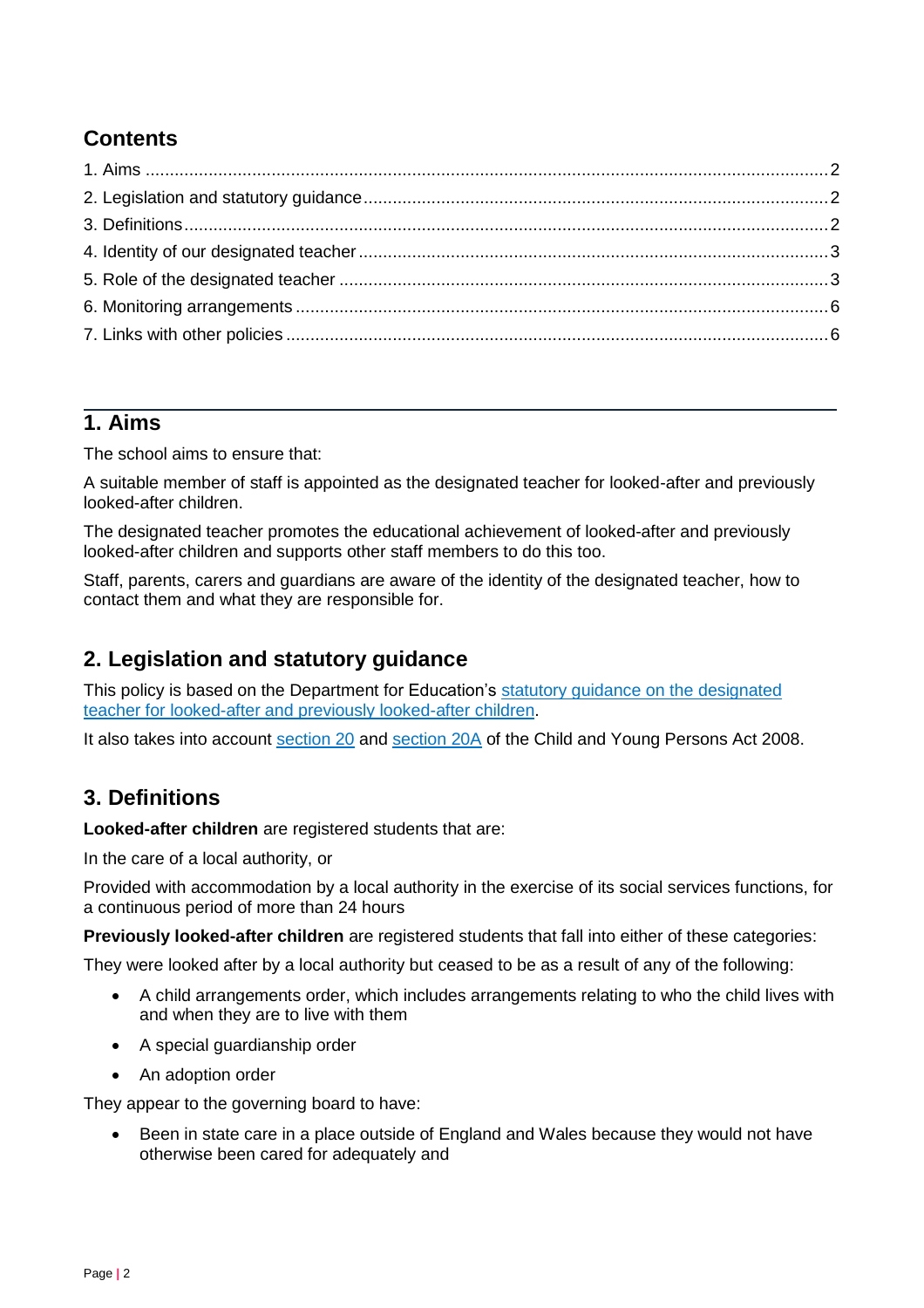Ceased to be in that state care as a result of being adopted

**Personal Education Plan (PEP)** is part of a looked-after child's care plan that is developed with the school. It forms a record of what needs to happen and who will make it happen to ensure the child reaches their full potential.

**Virtual School Head (VSH)** is a local authority officer responsible for promoting the educational achievement of their authority's looked-after children, working across schools to monitor and support these students as if they were in a single school. The VSH is also responsible for providing information and advice to schools, parents and guardians in respect of previously looked-after children.

## <span id="page-2-0"></span>**4. Identity of our designated teacher**

Our designated teacher is Iain Cameron (Assistant Head teacher & Designated Safeguarding Lead).

You can contact him in the following ways: [iain.cameron@stepneyallsaints.school](mailto:iain.cameron@stepneyallsaints.school)

#### 020 7790 6712 Ext 300 or 07990 045102

Our designated teacher takes lead responsibility for promoting the educational achievement of looked-after and previously looked-after children at our school. They are your initial point of contact for any of the matters set out in the section below.

## <span id="page-2-1"></span>**5. Role of the designated teacher**

The school's designated teacher has lead responsibility. The lead will work with key staff (Special Educational Needs and Disabilities Coordinator and Head of years) in delegating how looked after and previously looked after children are supported in a pastoral, progress and administrative functions.

#### **5.1 Leadership responsibilities**

The designated teacher will:

 Act as a central point of initial contact within the school for any matters involving looked-after and previously looked-after children

Promote the educational achievement of every looked-after and previously looked-after child on roll by:

- Working with VSHs
- Promoting a whole school culture where the needs of these students matter and are prioritised

Take lead responsibility for ensuring school staff understand:

- The things which can affect how looked-after and previously looked-after children learn and achieve
- How the whole school supports the educational achievement of these students
- Contribute to the development and review of whole school policies to ensure they consider the needs of looked-after and previously looked-after children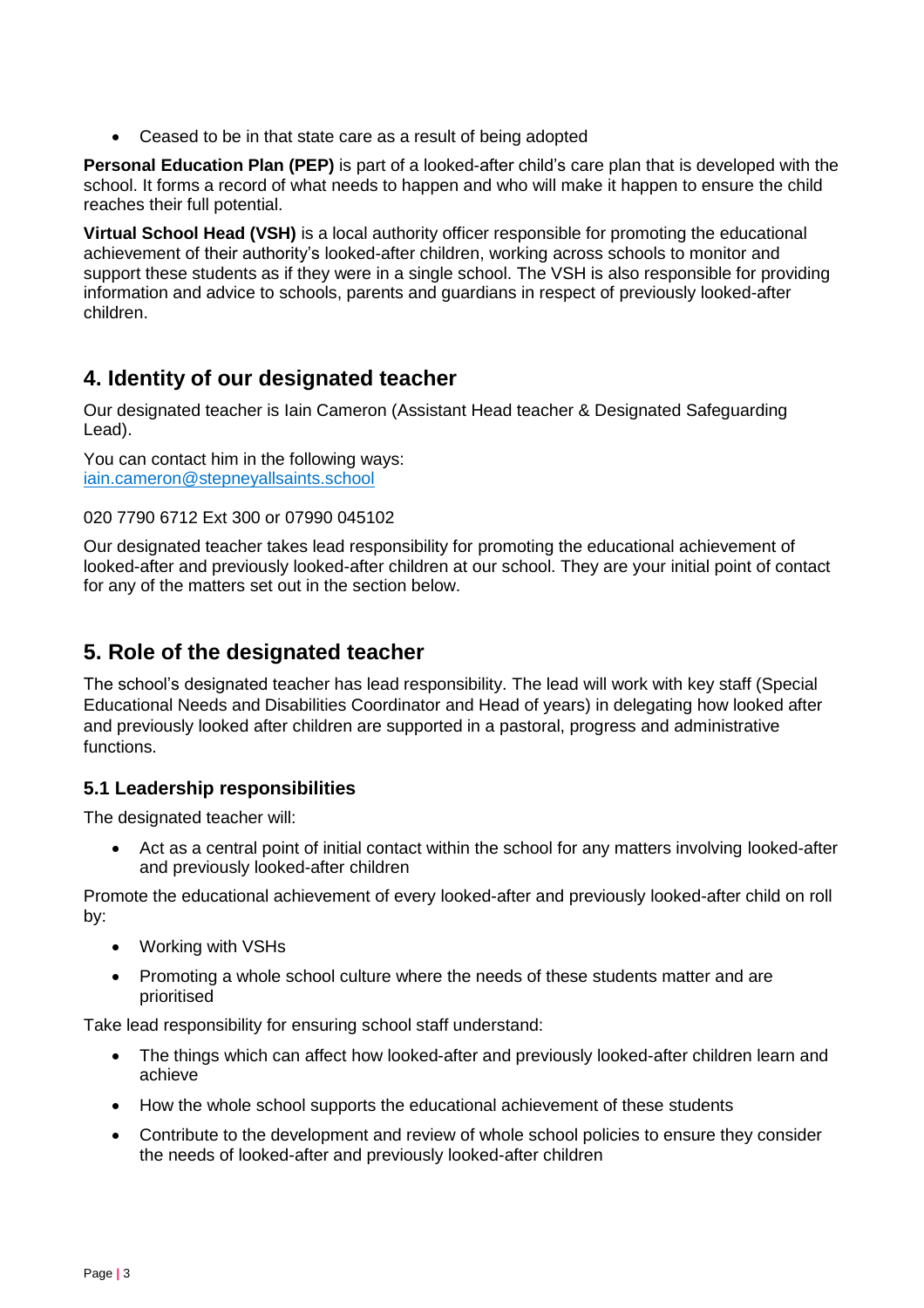- Promote a culture in which looked-after and previously looked-after children are encouraged and supported to engage with their education and other school activities
- Act as a source of advice for teachers about working with looked-after and previously looked-after children
- Work directly with looked-after and previously looked-after children and their carers, parents and guardians to promote good home-school links, support progress and encourage high aspirations
- Liaise with HOYs to ensure academic and pastoral information is collated for PEPs. The designated teacher will have lead responsibility for the development and implementation of PEPs
- Work closely with the school's designated safeguarding team to ensure that any safeguarding concerns regarding looked-after and previously looked-after children are quickly and effectively responded to
- Involve parents and guardians of previously looked-after children in decisions affecting their child's education

#### **5.2 Supporting looked-after children**

The designated teacher will:

- Make sure looked-after children's PEPs meet their needs by working closely with other teachers to assess each child's specific educational needs
- Have overall responsibility for leading the process of target-setting in PEPs
- Work with HOYs/SENDCo to monitor and track how looked-after children's attainment progresses under their PEPs
- If a child is not on track to meet their targets, be instrumental in agreeing the best way forward with them in order to make progress, and ensure that this is reflected in their PEP
- Ensure the identified actions of PEPs are put in place
- During the development and review of PEPs, help the school and relevant local authority decide what arrangements work best for students

Ensure that:

- A looked-after child's PEP is reviewed before the statutory review of their care plan this includes making sure the PEP is up to date and contains any new information since the last PEP review, including whether agreed provision is being delivered
- PEPs are clear about what has or has not been taken forward, noting what resources may be required to further support the child and from where these may be sourced
- The updated PEP is passed to the child's social worker and VSH ahead of the statutory review of their care plan
- Transfer a looked-after child's PEP to their next school or college, making sure it is up to date and that the local authority responsible for looking after them has the most recent version

#### **5.3 Supporting both looked-after children and previously looked-after children**

The designated teacher will: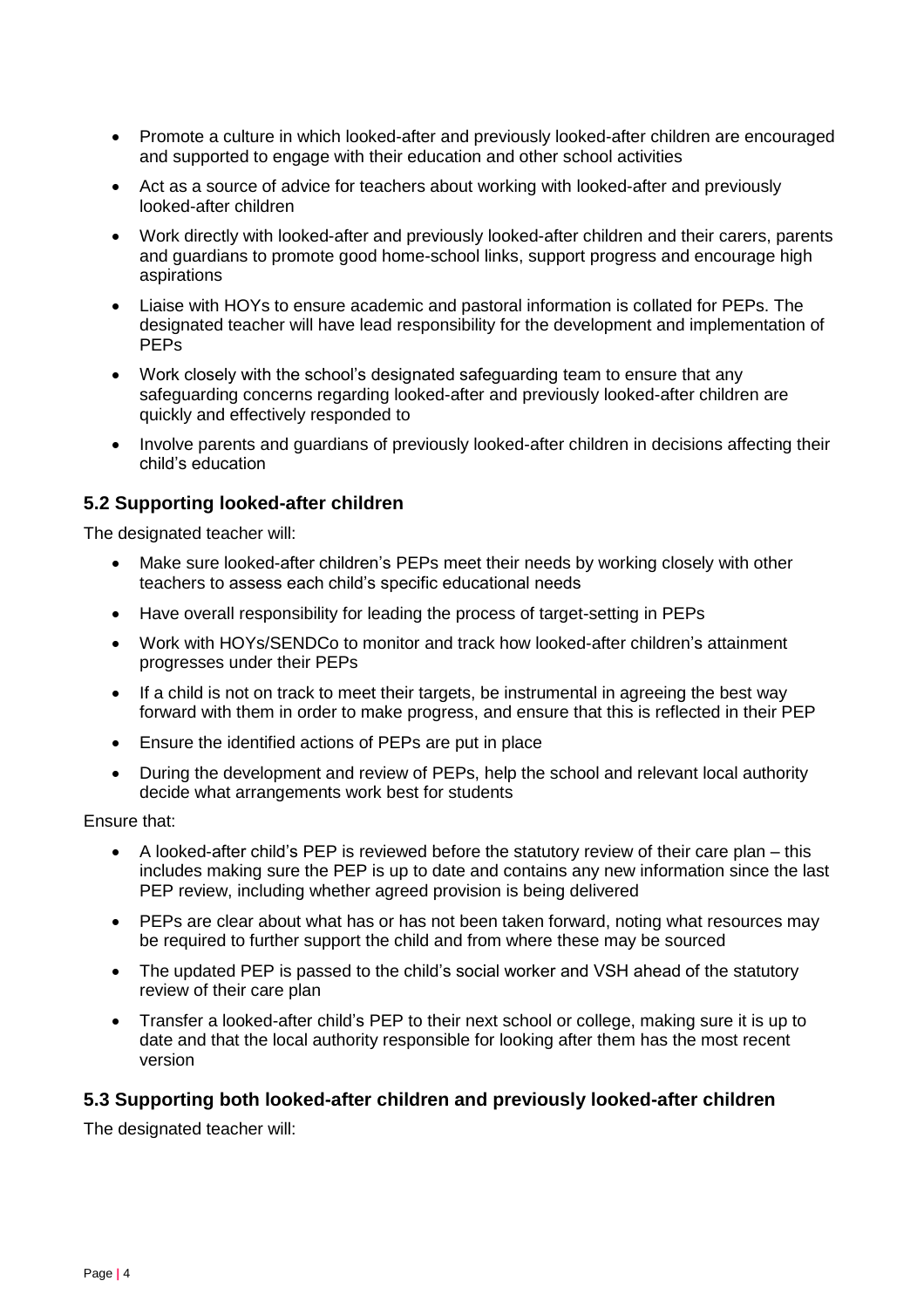- Ensure the specific needs of looked-after and previously looked-after children are understood by staff and reflected in how the school uses student premium funding
- Work with VSHs to agree how student premium funding for looked-after children can most effectively be used to improve their attainment
- Help raise the awareness of parents and guardians of previously looked-after children about student premium funding and other support for these children
- Play a key part in decisions on how student premium funding is used to support previously looked-after children
- Encourage parents' and guardians' involvement in deciding how student premium funding is used to support their child, and be the main contact for queries about its use
- Ensure teachers have awareness and understanding of the specific needs of looked-after and previously looked-after children in areas like attendance, homework, behaviour and future career planning
- Be aware of the special educational needs (SEND) of looked-after and previously lookedafter children, and make sure teachers also have awareness and understanding of this
- Ensure the [SEND code of practice](https://www.gov.uk/government/publications/send-code-of-practice-0-to-25), as it relates to looked-after children, is followed
- Make sure PEPs work in harmony with any education, health and care (EHC) plans that a looked-after child may have
- Ensure that, with the help of VSHs, they have the skills to identify signs of potential SEN issues in looked-after and previously looked-after children, and know how to access further assessment and support where necessary
- Ensure that they and other staff can identify signs of potential mental health issues in looked-after and previously looked-after children and understand where the school can draw on specialist services
- Put in place mechanisms for understanding the emotional and behavioural needs of previously looked-after children

#### **5.4 Relationships beyond the school**

The designated teacher will:

- Proactively engage with social workers and other professionals to enable the school to respond effectively to the needs of looked-after and previously looked-after children
- Discuss with social workers how the school should engage with birth parents, and ensure the school is clear about who has parental responsibility and what information can be shared with whom
- Be open and accessible to parents and guardians of previously looked-after children and encourage them to be actively involved in their children's education
- Proactively build relationships with local authority professionals, such as VSHs and SEND departments
- Consider how the school works with others outside of the school to maximise the stability of education for looked-after children, such as:
	- o Finding ways of making sure the latest information about educational progress is available to contribute to the statutory review of care plans